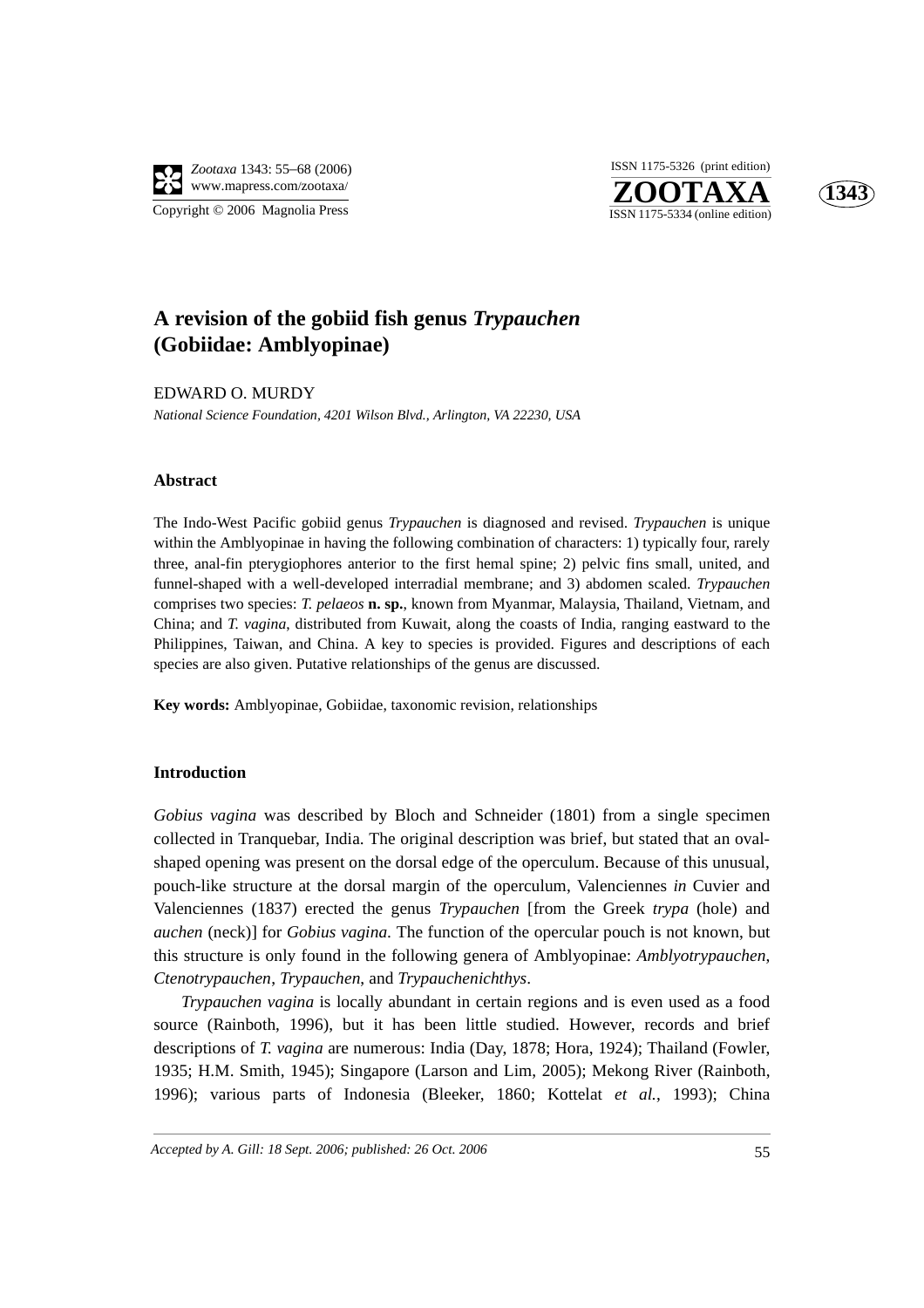**ZOOTAXA** (Richardson, 1844; Günther, 1861; Rendahl, 1924; Herre, 1927); and Taiwan (Chen and Fang, 1999).

> In addition to *T*. *vagina*, four other species were described and assigned to *Trypauchen*: *T*. *microcephalus* Bleeker, 1860; *T*. *raha* Popta, 1922; *T*. *taenia* Koumans, 1953; and *T*. *wakae* Jordan & Snyder, 1901. All were described from Indonesian specimens, except for *T*. *wakae*, which was described from Japan.

> In his major work on the gobioid fishes of the Indo-Australian Archipelago, Koumans (1953) provided the only systematic review of *Trypauchen* to date. Koumans (1953) included *T*. *raha*, *T*. *taenia*, and *T*. *vagina* in his treatment of *Trypauchen*. *Trypauchen wakae* was likely excluded because it was only known from Japan and *T*. *microcephalus* was placed in *Ctenotrypauchen* by Koumans. Koumans (1953) separated the three species of *Trypauchen* by numbers of longitudinal and transverse scale rows. However, based on examination of the types and/or images of the types, differences in pelvic fin structure, scalation, and osteology between *T*. *vagina* and its putative congeners are evident. Consequently, I propose herein a new diagnosis for *Trypauchen* and that *Trypauchen* comprises only two species: *T*. *vagina* and an undescribed species from Myanmar, Malaysia, Thailand, Vietnam, and China.

> The objectives of this study are (1) to define relationships within the 'Trypauchen' group using putative derived characters, (2) to revise and diagnosis *Trypauchen*, (3) provide characters for recognizing the included species and to list synonyms for all valid forms, and (4) to summarize distributional and ecological data.

### **Materials and methods**

All measurements are straight-line distances made with dial calipers and recorded to the nearest 0.1 millimeter. Standard length (SL) is used throughout except where noted as total length (TL). Methods of measurements and counts follow Murdy (1989), and Murdy and Shibukawa (2001).

In amblyopines, the spinous elements of the dorsal and anal fins are soft and flexible. Additionally, the spinous (first) and soft (second) dorsal fins are connected by membrane; the anteriormost ray associated with two pterygiophores was determined as the first element of the "second dorsal fin" as in other gobioids, following Akihito *et al.* (1984). The vertebral count is separated into precaudal and caudal counts, the latter including the urostylar complex. Counts of axial skeletal features (i.e., vertebrae, ribs, pterygiophores, and epurals) were taken from radiographs and/or cleared and stained specimens. The methods of Birdsong *et al.* (1988) were used in describing the relationship between the spinous dorsal-fin pterygiophores and the underlying vertebrae.

Institutional abbreviations are as listed in Leviton *et al.* (1985). The total number of specimens examined and size range follow each catalog number. Data referring to type specimens, including those pertaining to synonyms, are listed by specific name and type category.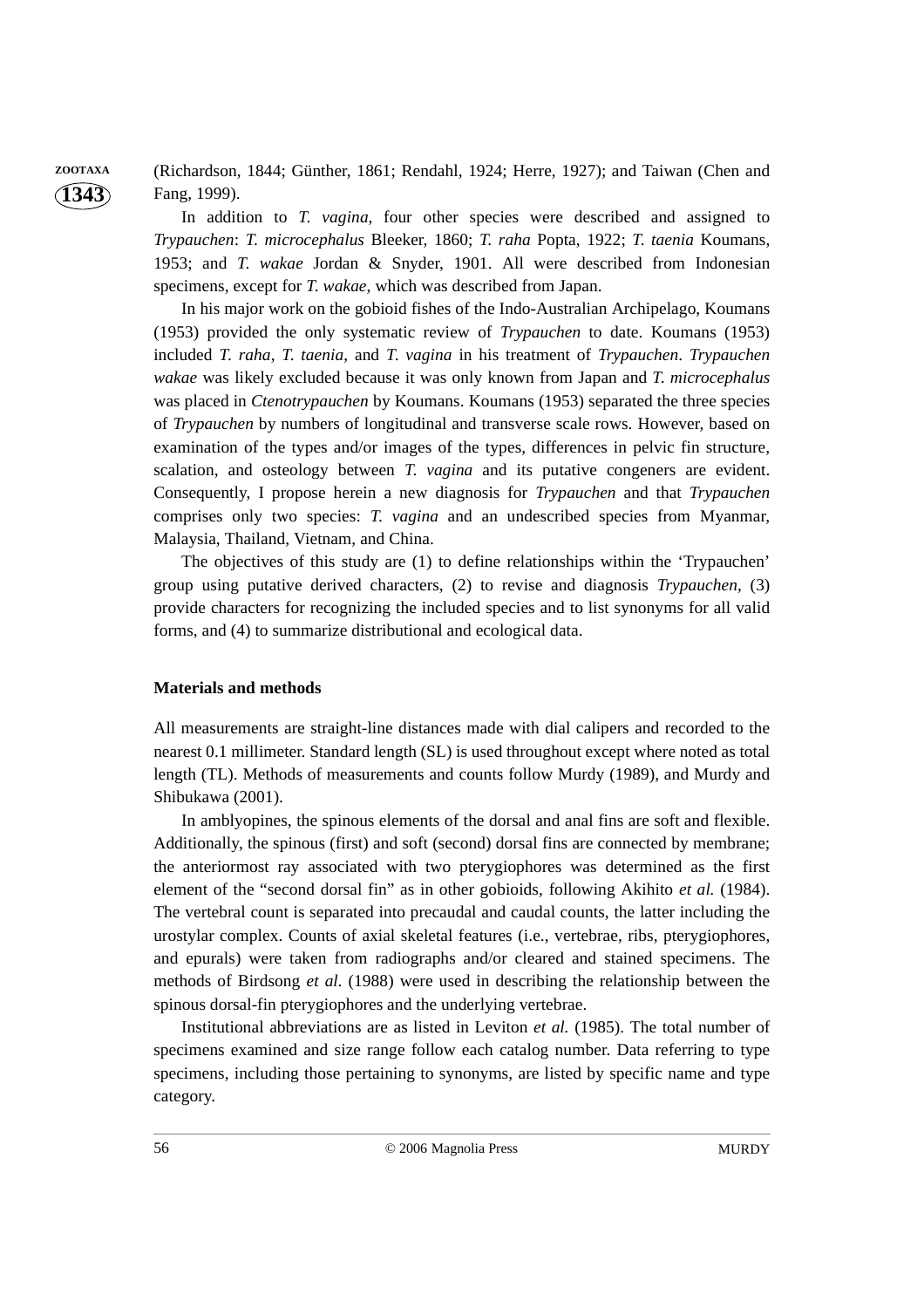# *Trypauchen* **Valenciennes** *in* **Cuvier & Valenciennes, 1837 <b>***ZOOTAXA*

*Trypauchen* Valenciennes *in* Cuvier & Valenciennes, 1837: 152 (type species: *Gobius vagina* Bloch and Schneider, 1801, by original designation and monotypy)

*Included species***.** *Trypauchen* comprises two species: *T. pelaeos* **n. sp***.* and *T. vagina Etymology***.** From the Greek *trypa* (hole) and *auchen* (neck).

*Diagnosis***.** *Trypauchen* is distinguishable from the other amblyopine genera with an opercular pouch in having: four pterygiophores anterior to the first hemal spine (rarely three); small funnel-like pelvic fin with I,4 or I,5 rays and well-developed interradial membrane; and abdomen with scales.

*Description*. The following description of meristic counts (Table 1) is based on radiographs, and four cleared and stained specimens (one each of *T. vagina* removed from AMS I.43479-001 and USNM 342640 and two of *T. pelaeos* from USNM 385741).

**TABLE 1.** Selected meristic values for species of *Trypauchen*; value in holotype is underscored. Meristic values, except for pectoral-fin rays, are based on radiographs, and four cleared and stained specimens (AMS I. 43479-001, USNM 342640 and two from USNM 385741). The number of analfin pterygiophores preceding the first hemal spine is abbreviated as AP.

| Dorsal-fin rays (total elements)     |                  |    |    |    |                |    |                     |                |                               |                |          |                |      |                |                |
|--------------------------------------|------------------|----|----|----|----------------|----|---------------------|----------------|-------------------------------|----------------|----------|----------------|------|----------------|----------------|
|                                      |                  | 46 | 47 | 48 |                |    |                     |                | 49 50 51 52 53 54 55 56 57 58 |                |          |                |      |                |                |
| T. pelaeos                           |                  | 1  | 1  | 1  | 3 <sup>7</sup> | 2  | 3                   | $\overline{2}$ |                               |                |          |                |      |                |                |
| T. vagina                            |                  |    |    |    |                | 1  |                     | 3              | 1                             | $\overline{4}$ | 5        | <u>12</u>      | -1   | 4              |                |
| AP<br>Anal-fin rays (total elements) |                  |    |    |    |                |    |                     |                |                               |                |          |                |      |                |                |
|                                      | 39               | 40 | 41 |    |                |    |                     | 42 43 44 45 46 | 47                            | 48             | 49       | 50             |      | $\mathfrak{Z}$ | $\overline{4}$ |
| T. pelaeos                           | $\overline{2}$   | 4  | 2  | 1  | $\overline{3}$ | -1 |                     |                |                               |                |          |                |      |                | <u>13</u>      |
| T. vagina                            |                  |    |    |    |                |    | $2 \quad 5 \quad 7$ |                | $7\overline{ }$               | 6              | 2        | $\overline{1}$ |      | $\overline{2}$ | 28             |
|                                      | Caudal vertebrae |    |    |    |                |    | Pectoral-fin rays   |                |                               |                |          |                |      |                |                |
|                                      | 19               | 20 | 21 |    | 22 23 24       |    |                     |                | 15                            |                | 16 17 18 |                | - 19 | 20             |                |
| T. pelaeos                           | 9                | 6  |    |    |                |    |                     |                |                               | $\mathfrak{D}$ | 1        | $\tau$         | 5    | 8              |                |
| T. vagina                            |                  |    |    |    | 3              | 28 |                     |                | 3                             | 3              | 2        | $\overline{1}$ | 4    | $\overline{2}$ |                |

Total dorsal-fin elements 46–58; first dorsal fin with six flexible spines (one specimen of *T. vagina* with five); all second dorsal-fin rays segmented and branched; dorsal-fin base long and broadly joined with caudal fin. Total anal-fin elements 39–50, all elements segmented and branched; anal-fin height less than second dorsal-fin height; anal-fin membrane broadly joined with caudal fin. Pectoral fin with 15–20 rays, crescent-shaped or falcate with upper rays longer than lower ones; all pectoral-fin rays segmented and branched distally. Pelvic-fin rays I,4 or I,5; broad frenum present; medial rays longest and completely united by interradial membrane; pelvic fins forming a small funnel that is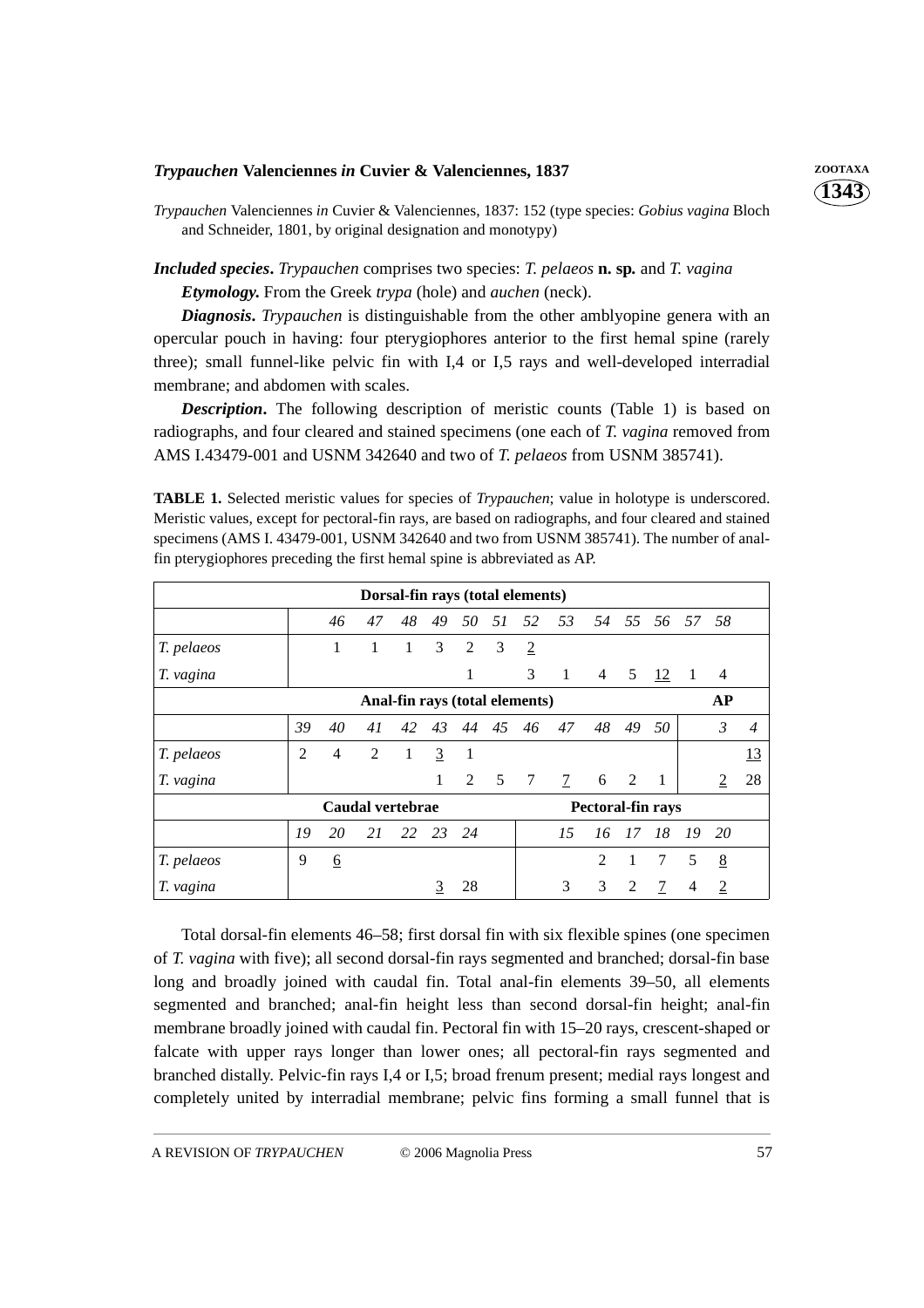**ZOOTAXA** slightly pointed posteriorly. Caudal fin with 17 segmented rays including 8+7 branched rays and an upper and lower simple ray; unsegmented procurrent rays 4, 2 dorsally and 2 ventrally.

> Scales cycloid, present only on body, largest posteriorly, scales overlapping in caudal peduncle area. Longitudinal scale count 59–98, difficult to count with accuracy.

> Typically, two rows of teeth in the upper and lower jaws; all teeth caninoid. Outer-row teeth much larger and stouter than those of inner row; lower-jaw teeth larger than upperjaw teeth. Outer row of upper jaw with 4–16 enlarged, canine teeth; 8–15 enlarged, canine teeth in outer row of lower jaw; numerous smaller canine teeth in inner row of upper and lower jaws. When mouth closed, upper jaw overlapped by lower jaw. No palatine or vomerine teeth present.

> Tongue thick, tip rounded, free from floor of mouth. Gape wide, mouth oblique; maxilla extending posteriorly to the vertical with anterior half of orbit; posteriorly, near tip of maxilla, upper lip expanded into large fold that joins similar fold of lower lip at rictus, fold completely covers posterior part of jaws even when agape. No barbels on underside of head.

> Eye rudimentary and covered by skin in orbital depression, lens slightly larger than length of posterior naris. Posterior naris located on dorsoanterior rim of orbit; anterior naris at tip of small tube-like flap that slightly overhangs upper jaw. Chin, snout, and interorbital area with thickened flesh, which likely aids in burrow construction.

> Cephalic sensory canals and pores absent. Sensory papillae present on head and body, but difficult to observe without use of a stain. Prominent pouch of unknown function along the dorsal margin of the opercle (Fig. 1).

> Gill rakers short, blunt, and not ossified; gill opening narrow, extending only the length of pectoral-fin base or slightly more ventrally.

> Genital papilla large. In males, the papilla is pointed posteriorly, in females it is slightly rounded or truncate posteriorly.

Proportional measurements are given in Table 2.



**FIGURE 1.** Approximate relative size and location of the opercular pouch in amblyopine gobies. (Modified from figure 313 in Kottelat *et al.*, 1993.)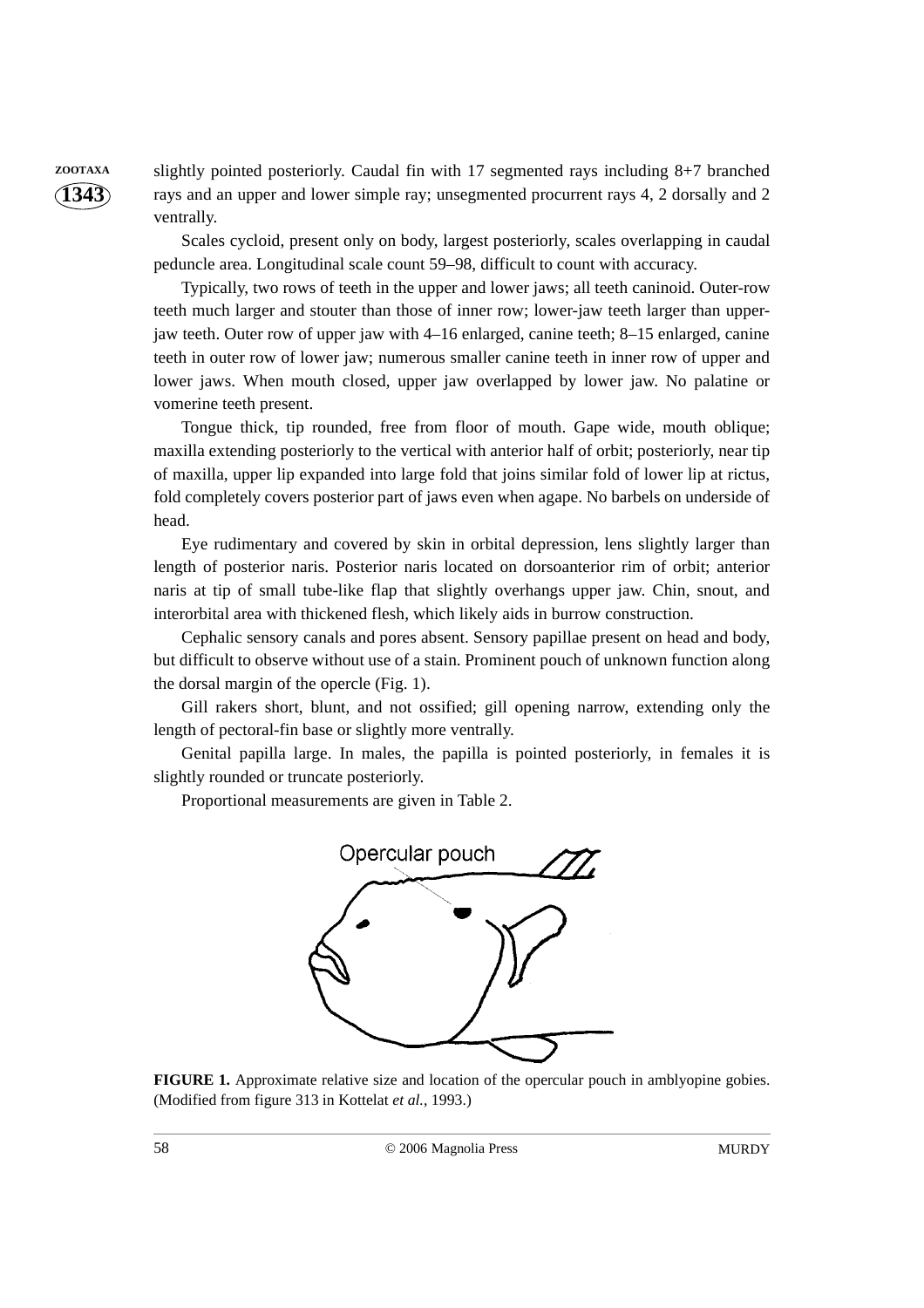**TABLE 2.** Ranges and means of selected morphometric measures of *Trypauchen*. **ZOOTAXA** 

| Morphometric measure       | T. vagina   |       |                 |             |       |                 |
|----------------------------|-------------|-------|-----------------|-------------|-------|-----------------|
|                            | $\mathbf n$ | mean  | range           | $\mathbf n$ | mean  | range           |
| Standard length/TL         | 10          | 0.855 | $0.815 - 0.938$ | 10          | 0.824 | $0.802 - 0.843$ |
| Head length/SL             | 10          | 0.169 | $0.161 - 0.179$ | 10          | 0.201 | $0.179 - 0.220$ |
| Pelvic-fin length (PEL)/SL | 10          | 0.060 | $0.042 - 0.072$ | 10          | 0.072 | $0.054 - 0.098$ |
| Pelvic-fin length/HL       | 10          | 0.354 | $0.248 - 0.450$ | 10          | 0.336 | $0.280 - 0.451$ |
| Pectoral-fin length/SL     | 19          | 0.053 | $0.042 - 0.063$ | 19          | 0.067 | $0.056 - 0.081$ |
| Pectoral-fin length/HL     | 19          | 0.315 | $0.235 - 0.349$ | 19          | 0.333 | $0.272 - 0.415$ |
| Pectoral-fin length/PEL    | 19          | 0.921 | $0.667 - 1.507$ | 19          | 0.960 | $0.719 - 1.150$ |
| Head width/SL              | 10          | 0.084 | $0.077 - 0.100$ | 10          | 0.091 | $0.083 - 0.113$ |
| Snout length/SL            | 10          | 0.048 | $0.034 - 0.077$ | 10          | 0.039 | $0.030 - 0.047$ |
| Jaw length/SL              | 10          | 0.050 | $0.044 - 0.057$ | 10          | 0.061 | $0.055 - 0.067$ |
| Interorbital width/SL      | 10          | 0.027 | $0.024 - 0.031$ | 10          | 0.033 | $0.026 - 0.040$ |
| Nape width/SL              | 10          | 0.064 | $0.057 - 0.071$ | 10          | 0.067 | $0.057 - 0.077$ |
| Body depth/SL              | 10          | 0.107 | $0.092 - 0.122$ | 10          | 0.119 | $0.102 - 0.131$ |
| Predorsal length/SL        | 10          | 0.202 | $0.188 - 0.218$ | 10          | 0.238 | $0.215 - 0.253$ |
| Prepelvic length/SL        | 10          | 0.165 | $0.157 - 0.175$ | 10          | 0.195 | $0.181 - 0.217$ |
| Preanal length/SL          | 10          | 0.345 | $0.308 - 0.362$ | 10          | 0.390 | $0.366 - 0.410$ |

*Osteology*. Spinous dorsal-fin pterygiophore formula (PF) typically 3-1221 (one specimen of *T. vagina* with 3-122 and one specimen of *T. vagina* with 3-1211). Precaudal vertebrae 10, caudal vertebrae 19–20 or 23–24. Pterygiophore of the second soft dorsal-fin ray (posteriormost pterygiophore inserting in 7th interneural space) with an autogenous middle radial. Typically four anal-fin pterygiophores anterior to first hemal spine, two specimens with three. Epurals 2. Basihyal spatulate. No gap between dorsal aspect of symplectic and hyomandibula as symplectic is broadly joined to hyomandibula. An anteriorly directed laminar extension of the preopercle articulates with the ventroposterior edge of the symplectic. Frontal crest low, without serrated edge. Frontals divided by a septum anteriorly into two open canals. Atlas with well-developed parapophyses, in contact with first epineural rib. Epineurals present from 1st precaudal vertebra to at least the 14<sup>th</sup> and sometimes the 18th caudal vertebra. Well-developed pleural ribs on 3rd to 9th precaudal vertebrae.

*Comparison of Trypauchen with other 'Trypauchen' group members and* s*tatus of T. microcephalus, T. raha, T. taenia, and T. wakae.* Based on their shared absence of an interneural gap, Birdsong et al (1988) created the monophyletic unit called the 'Trypauchen' group that comprised *Amblyotrypauchen*, *Caragobius*, *Trypauchen*, and *Trypauchenichthys*. Murdy (2002) added *Ctenotrypauchen* and a new genus (*Karsten*) to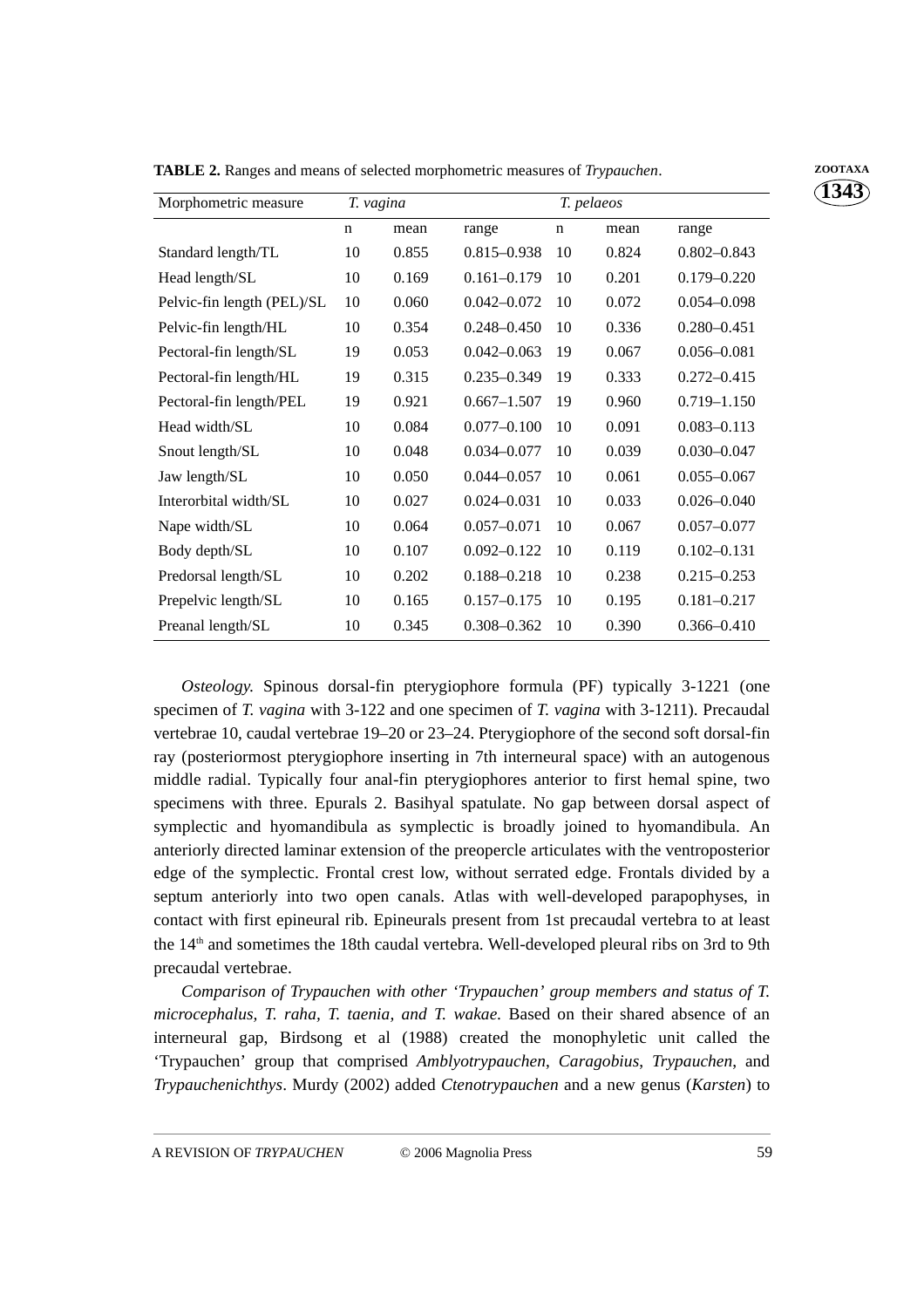**ZOOTAXA** the 'Trypauchen' group and provided a key to the 'Trypauchen' group genera. Additionally, four species currently assigned to the genus *Trypauchen* are treated separately here as members of the 'Trypauchen' group: *T. microcephalus, T. raha, T. taenia*, and *T. wakae*. Monophyletic subunits of the 'Trypauchen' group can be hypothesized based on the following characters:

> *Opercular pouch (Fig. 1). Caragobius* and *Karsten* lack an opercular pouch whereas the other members of the 'Trypauchen' group possess an opercular pouch, a unique character not found in any other amblyopines nor in any other gobioids. Hence, the presence of an opercular pouch is considered the derived condition.

> *Number of anal-fin pterygiophores anterior to the first hemal spine (AP).* All 'Trypauchen' group members with an opercular pouch typically have three or fewer AP except for *Trypauchen vagina* and *T. pelaeos* n.sp., which typically have four AP. As the sister group (*Caragobius* and *Karsten*) to those 'Trypauchen' group members that have an opercular pouch typically have four or more AP, the condition of typically having three or fewer AP is hypothesized as the derived condition.

> *Structure of the pelvic fins (Fig. 2).* United pelvic fins forming a cup- or funnel-shaped disc with the medial rays joined completely by an interradial membrane is the typical gobiid condition. This condition is considered plesiomorphic within the Gobiidae. All 'Trypauchen' group members with an opercular pouch have emarginate or separate pelvic fins except for *Trypauchen vagina* and *T. pelaeos* **n. sp.** Emarginate or separate pelvic fins are considered derived.



**FIGURE 2.** Pelvic-fin shapes of 'Trypauchen' group members with an opercular pouch from Hora (1924). A: *Trypauchen vagina* and *Trypauchen pelaeos*, n.sp.; B: *Ctenotrypauchen*, *Trypauchen microcephalus*, *T. raha*, *T. taenia*, and *T. wakae*; C: *Amblyotrypauchen*; and D: *Trypauchenichthys*.

*Presence of scales on the abdomen. Trypauchen vagina*, *T. pelaeos* **n. sp.**, and all other 'Trypauchen' group members with an opercular pouch have scales on the abdomen except *T. microcephalus, T. raha, and T. wakae.* The absence of scales on the abdomen is hypothesized as being the derived condition.

*Frontal crest.* All 'Trypauchen' group members with an opercular pouch lack an exposed frontal crest except *Ctenotrypauchen*, *Trypauchenichthys*, and *T. taenia,* which all have an exposed, serrated frontal crest. An exposed, serrated frontal crest is considered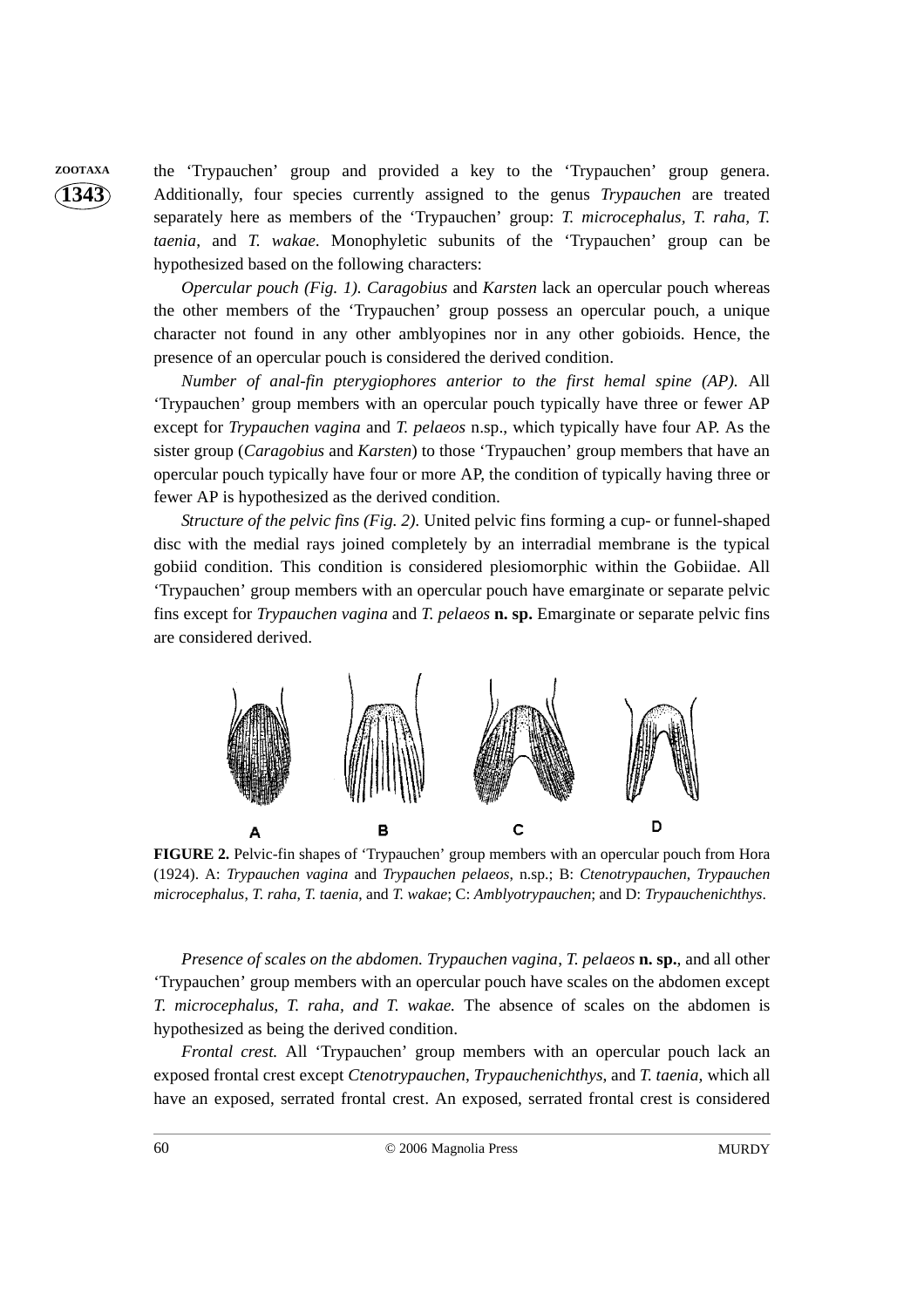derived. **ZOOTAXA**

*Presence of head scales.* All 'Trypauchen' group members with an opercular pouch lack scales on the head except *Amblyotrypauchen* (Murdy, 2003). *Amblyotrypauchen* has scale patches on the head, cheek and opercle; this is considered a derived character.

Based on the character polarities described above, I hypothesize that *Trypauchen vagina* and *T. pelaeos*, n.sp. form the sister group to *Amblyotrypauchen*, *Ctenotrypauchen*, *Trypauchenichthys* and the four remaining nominal species of *Trypauchen* (*T. microcephalus, T. raha*, *T*. *taenia* and *T. wakae*). Three nominal species of *Trypauchen* (i.e., *T. microcephalus, T. raha*, and *T. wakae)* are united by synapomorphies (i.e., three or fewer AP, emarginate pelvic fins, and absence of abdominal scales) not found in combination in any other 'Trypauchen' group genus and, thus, cannot be assigned at this time. As for *T. taenia*, this species is hypothesized to be a member of the monophyletic unit containing *Ctenotrypauchen* and *Trypauchenichthys.* These four nominal species of *Trypauchen*, *T. microcephalus, T. raha, T. taenia*, and *T. wakae,* will be treated in greater detail in forthcoming papers as revisionary studies of amblyopine gobies continue.

### **Key to the species of** *Trypauchen*

1a. Total elements in dorsal fin 50–58; total elements in anal fin 43–50; caudal vertebrae 23 or 24, typically 24; SL typically 84% or more of total length; head length less than 18% of SL; predorsal length less than 22% of SL; prepelvic length less than 18% of SL; preanal length 36% or less of SL. (Kuwait, India, Thailand, Vietnam, Philippines, China)*............................................................................................................... T. vagina* 1b. Total elements in dorsal fin 46–52; total elements in anal fin 39–44; caudal vertebrae 19 or 20; SL 84% or less of total length; head length 18% or more of SL; predorsal length typically more than 22% of SL; prepelvic length 18% or more of SL; preanal length more than 36% of SL. (Myanmar, Thailand, Malaysia, Vietnam, China) ...........

*..............................................................................................................T. pelaeos*, **n. sp.**

# *Trypauchen vagina* **(Bloch and Schneider, 1801)**

(Figs.1–5, Tables 1–2)

*Gobius vagina* Bloch and Schneider, 1801: 73 (type locality, Tranquebar, India). *Gobioides ruber* Hamilton-Buchanan, 1822: 38, 365 (type locality, Ganges River, India). *Trypauchen vagina*: Valenciennes *in* Cuvier & Valenciennes, 1837: 152 (new combination).

*Material examined.* (Total of 33 specimens, 69.0–170.0 mm SL). **Kuwait:** BPBM 33186, 2:80.3-94.2, 29°N, 48°25' E, 15–20 m, collected by James M. Bishop aboard the R/V *Bahith*, 20 Aug 1985. **India**: AMS I.27225-001, 1:115.3, 19 Mar 1968. Bombay (Mumbai): AMS I.43479-001 (cleared & stained), 1:77.0; Bombay Harbor, collected by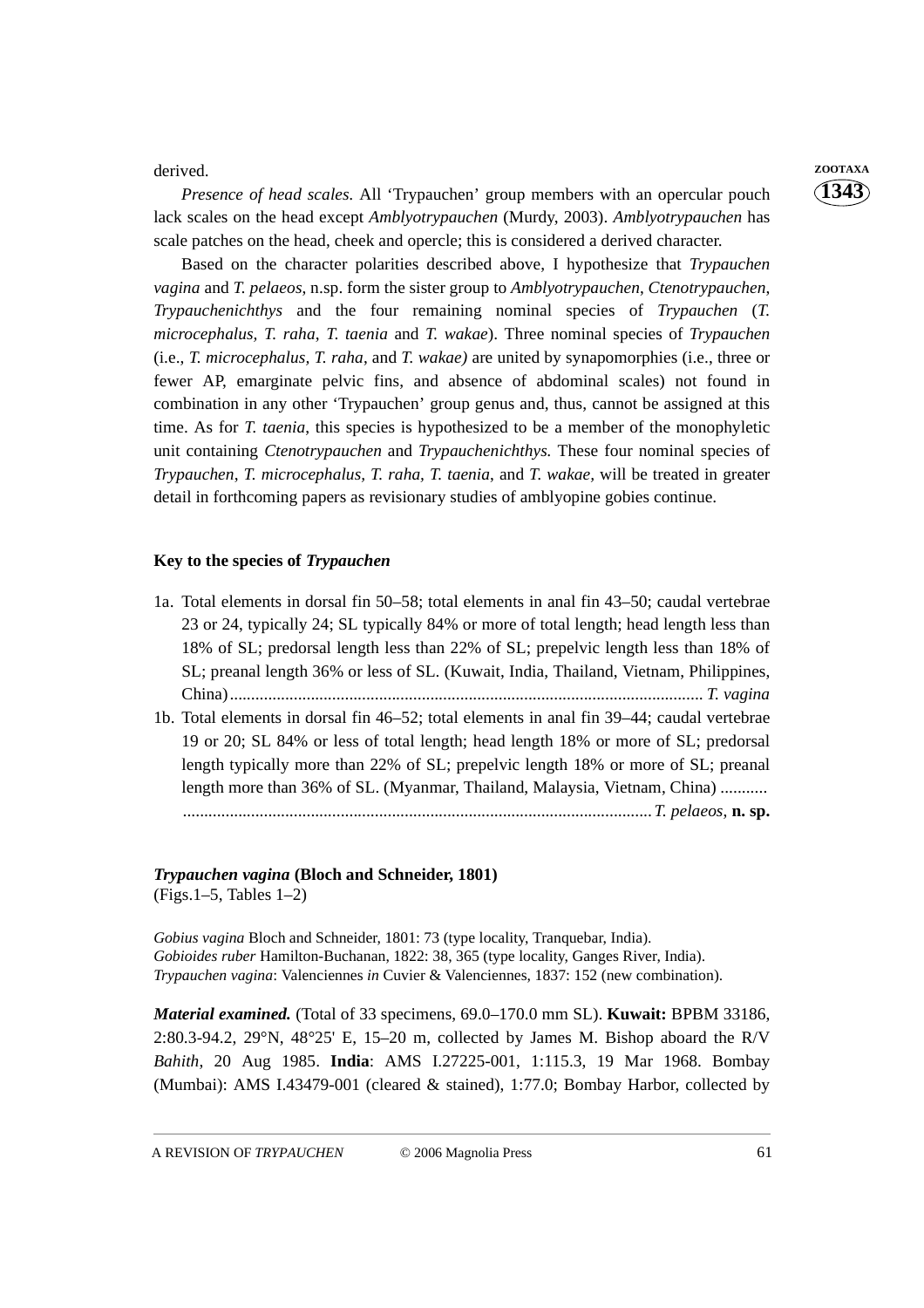**ZOOTAXA** Ron Baird, 1967; USNM 337796, 1:122.1, Bombay Harbor, collected by Ron Baird, 1967; USNM 342640 (cleared & stained), 1:104.4, Bombay Harbor, collected by Ron Baird, 1967. Cochin: BPBM 27544, 5:104.5-162.1, obtained from local fish catch (trawled) near Cochin landing dock, collected by John E. Randall, 1 Feb 1980. Tranquebar: ZMB 2127, holotype of *Gobius vagina* Bloch and Schneider, 154.0. Calcutta: AMS B.7988, 1:170.0, 22°30'N, 88°20'E, collected by Francis Day. **Myanmar**: Kuala Bernam, Bernam River estuary, AMS I.28984-046, 1:114.8, 03°47'N, 100°55'E, collected by D.G. Stead, 23 Feb 1922. **Thailand**: Songkhla Lake: UMMZ 233638, 2:136.0-143.6, Dec 1964. Samut Prakan, mouth of Chao Phraya River, USNM 103351, 1:137.9. Chanthaburi estuary: USNM 103350, 1:144.7. Bangpakong River: USNM 109695**,** 1:88.3, collected by H.M. Smith, 27 June 1933. **Vietnam**: Mekong Drainage, mouth of Song Cua Dai, UMMZ 241627, 5: 69.0-162.0, 10°13'N, 106°15'E, collected by local fishermen for Walter J. Rainboth, April, 1999. Kien Giang, Mekong Delta: UMMZ 238875, 1:147.8, 10°23'N, 104°29'E, purchased at Ha Tien market by Walter J. Rainboth, 28 Mar 1999. Vung Tai: USNM 304795, 1:155.2, 10°21'N, 107°15'E, purchased at fish market by D.P. DeSylva, 19 Jan 1973. **Philippines**: East coast of Luzon: USNM 151241, 1:109.7. **China**: Guangdong Sheng, Shantou: AMS I.38176-001, 1:131.1, 5 Mar 1954. Foochow: USNM 086958, 3:102.0-119.1, collected by A.C. Sowerby, Sept-Nov 1923. Xiamen: AMS I.28094-016, 2:117.5-141.8, fish market purchase, 13 Oct 1988.

> *Description.* As for genus except as follows. Total elements in dorsal fin 50–58 (mean  $= 55.2$ ); total elements in anal fin 43–50 (mean  $= 46.6$ ); pectoral-fin rays 15–20 (mean  $=$ 17.7); anal-fin pterygiophores preceding the first hemal spine 3–4 (mean = 3.9); caudal vertebral count  $23-24$  (mean = 23.9). The following subset of morphometric measures from Table 2 is useful in describing *T. vagina* and differentiating *T. vagina* from *T. pelaeos*: SL/total length 0.815–0.938 (mean = 0.855); head length/SL 0.161–0.179 (mean  $= 0.169$ ; predorsal length/SL 0.188–0.218 (mean  $= 0.202$ ); prepelvic length/SL 0.157–0.175 (mean = 0.165); preanal length/SL 0.308–0.362 (mean = 0.345).

> Four to 16 teeth (mean  $= 7.9$ ) on outer row of upper jaw; 8–13 teeth (mean  $= 10.6$ ) on outer row of lower jaw.

Longitudinal scale rows  $69-98$  (mean = 82.4).

*Color when fresh.* No fresh specimens were available. A photograph of a freshly dead *T*. *vagina* from Cochin, India (photographed by John E. Randall) is reproduced as Fig. 3 and a specimen from Vietnam (photographed by Walter Rainboth) is reproduced as Fig. 4. The specimen from India (BPBM 27544, Fig. 3) is reddish pink on the head and body, but not uniformly. The cheek is bright red as is the dorsum anteriorly. The prepeduncular area is similarly bright red. Ventral to the pectoral-fin base is dusky. All fins are translucent. The specimen from Vietnam (UMMZ 238875, Fig. 4) is almost uniformly pinkish except for a reddish band anterior to the operculum and a reddish blotch dorsal to the pectoral fin. All fins are translucent.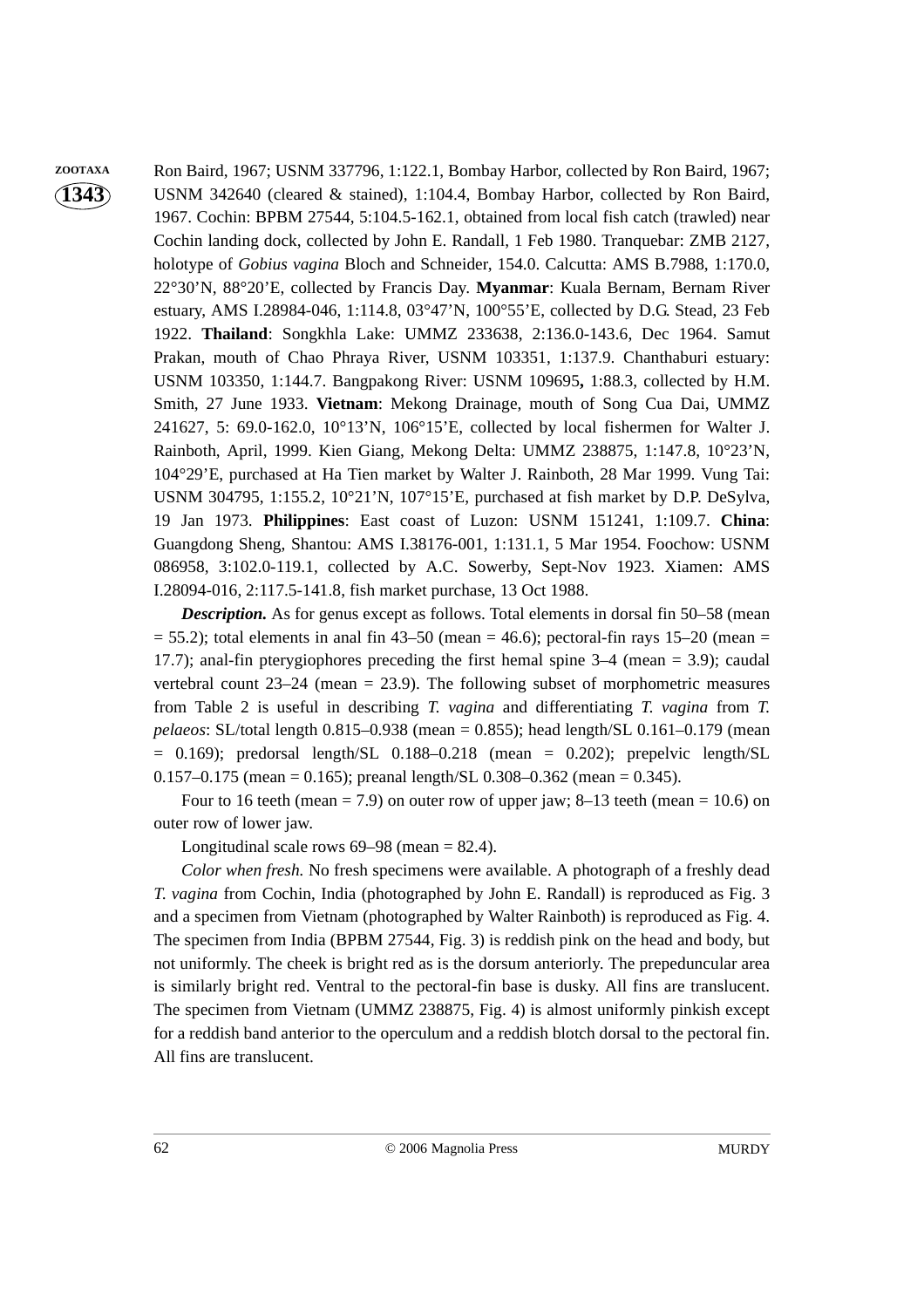

**FIGURE 3.** *Trypauchen vagina* from Cochin, India (BPBM 27544, 126.9 mm SL). Image by John E. Randall.



**FIGURE 4.** *Trypauchen vagina* from Mekong Delta, Vietnam (UMMZ 238875, 147.8 mm SL). Image by Walter J. Rainboth.

As described by Hamilton-Buchanan (1822), *Gobioides ruber* (= *Trypauchen vagina*) was a dirty red color. Bleeker (1860) described the body color as rosy red and the fins as transparent with a rosy tinge. According to Day (1878), *T*. *vagina* is white with a rosy tinge, much brighter during some seasons than at others with the distal margins of the median fins gray and the caudal, pectoral, and pelvic fins white, or tinged with yellow. Smith (1945) stated that his specimens were pinky white with minute black eyes. The photograph of a presumably freshly dead of *T. vagina* in Chen and Fang (1999) depicts a mostly blood-red head and body with black-edged fins and a solid black caudal fin. A photograph of *T. vagina* from Singapore in Larson and Lim (2005) has a reddish-orange body with the anterior part of the head and the caudal peduncular region tannish white with translucent fins.

*Color in alcohol.* Head and body uniformly tannish brown with translucent fins. Herre (1927) stated that preserved specimens of *T. vagina* were pinkish brown to gray or bluish brown, the head often paler, the fins yellowish or whitish.

**1343 ZOOTAXA**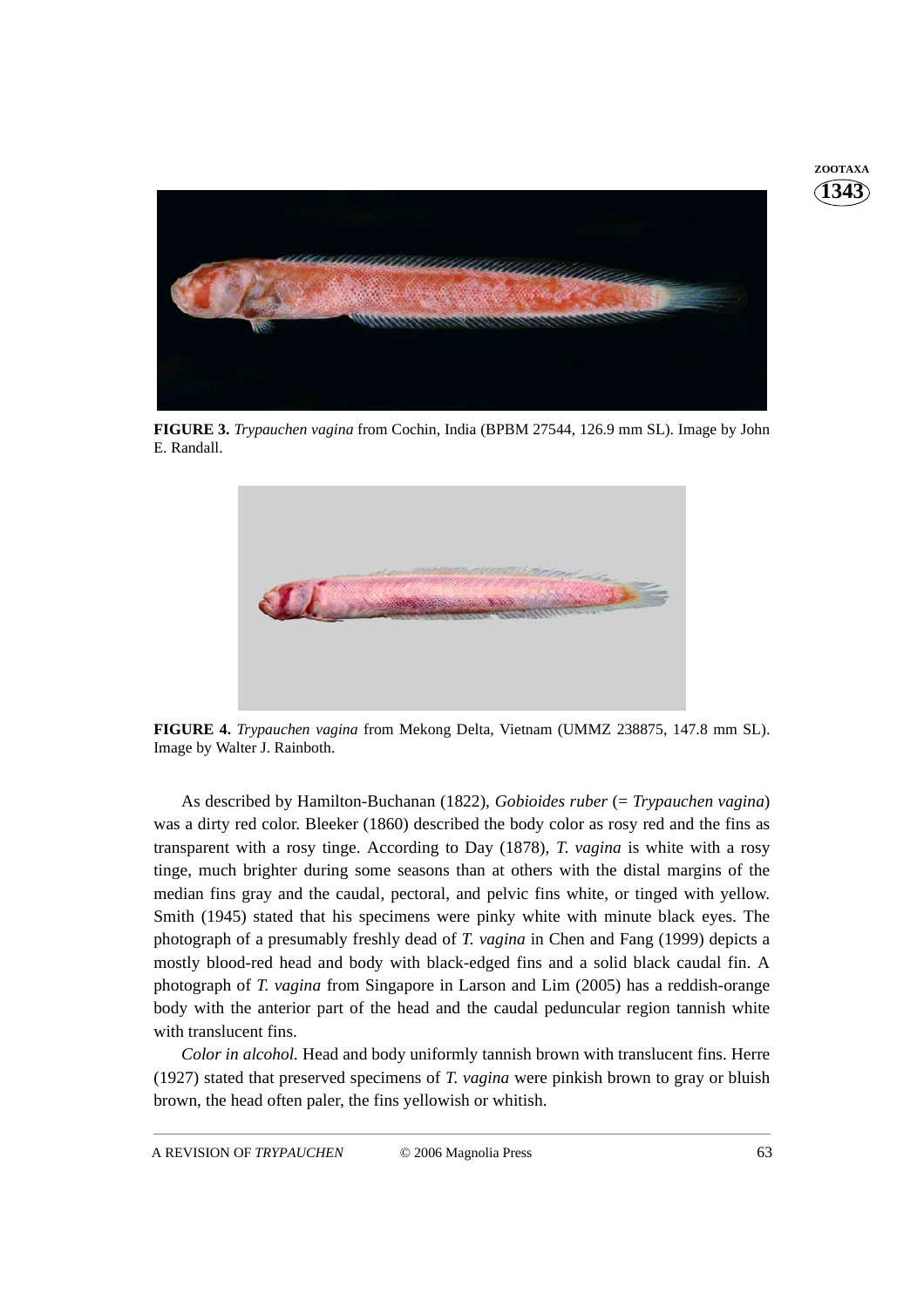



**FIGURE 5. A.** *Trypauchen vagina* from Mekong drainage, mouth of Song Cua Dai, Vietnam (UMMZ 241627, 162.0 mm SL). Image by Sandra J. Raredon. **B.** Closeup view of the head and pectoral fin area of *T. vagina* (same specimen as Fig. 5A) showing the opercular pouch, head shape, and scalation of the abdomen (left lateral view). Image by Sandra J. Raredon.

*Ecology.* Rainboth (1996) reported that in the Cambodian Mekong, *T*. *vagina* does not venture far from its burrow and preys on small crustaceans. Chen and Fang (1999) stated that *T. vagina* inhabits burrows in estuarine and coastal areas including river mouths and is an omnivorous benthic feeder. During storm seasons when salinity fluctuates greatly, *T. vagina* can be locally abundant in estuaries (Chen and Fang, 1999).

*Distribution.* Kuwait, east and west coasts of India, Myanmar, Thailand, Singapore (Larson and Lim, 2005), Indonesia, the Philippines, Taiwan (Chen and Fang, 1999), and China. Specimens of this species have not been examined from Singapore or Taiwan. Because *T. vagina* is found in burrows in silty mud habitats, it is difficult to collect, which may help explain its relative paucity in museum collections.

*Remarks.* The holotype (ZMB 2127) of *Trypauchen vagina* Bloch and Schneider (1801) could not be loaned for this study; however, a radiograph was examined. In addition, the notes and drawings of Helen K. Larson, who did examine the holotype, were made available. Based on the original description, H. K. Larson's notes and drawings, and data gleaned from the radiograph (PF=3-1221, AP=4, total dorsal-fin elements 56, total anal-fin elements 47, vertebrae  $10+23$ ), the status of this specimen is not in doubt. (The original description mistakenly lists the number of anal-fin rays as 44.)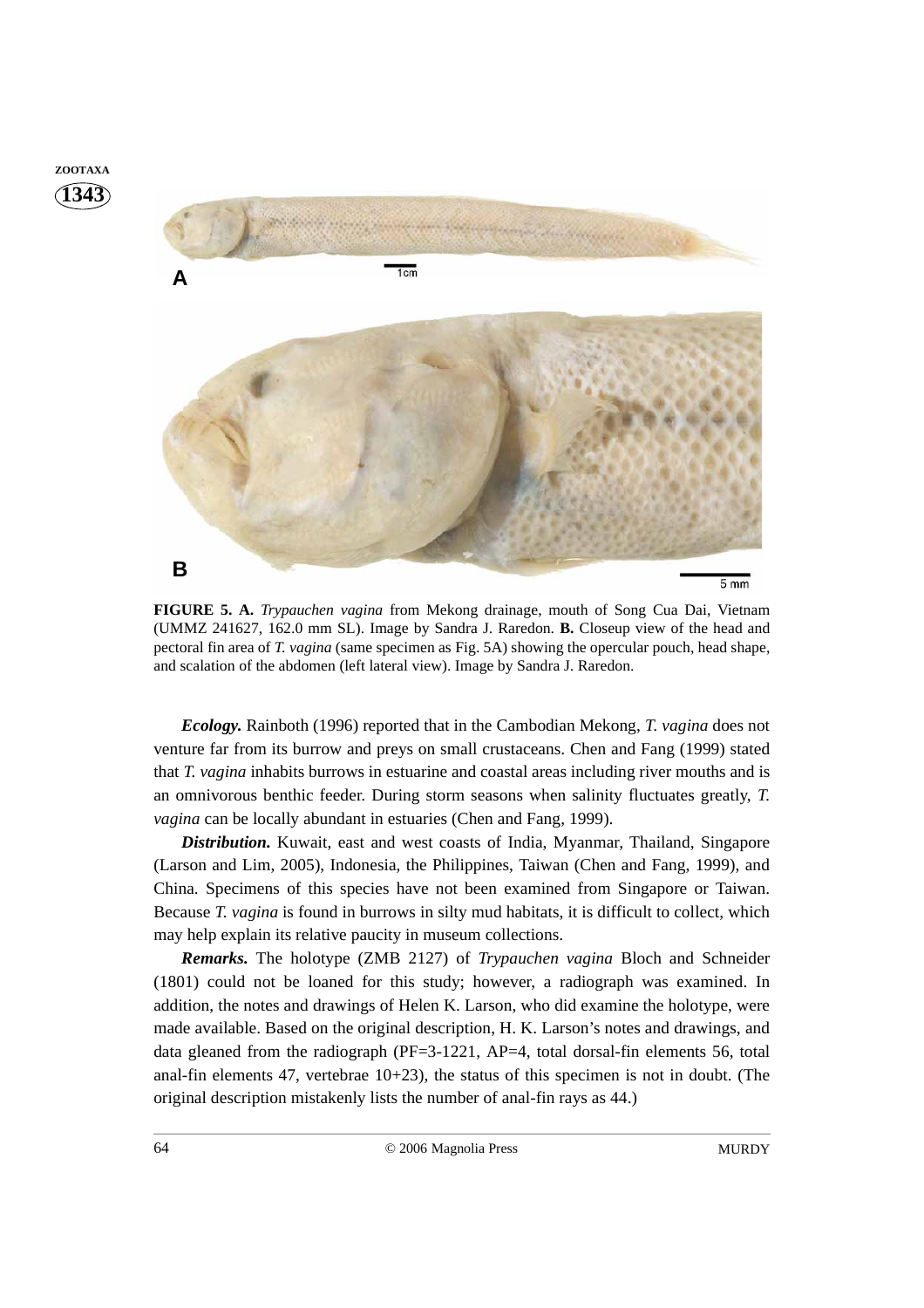As no types are known for *Gobioides ruber* Hamilton-Buchanan (1822), the **ZOOTAXA** synonymy is based on the original description. As described by Hamilton-Buchanan, the count for the dorsal fin of *Gobioides ruber* is 55 and the anal-fin ray count is 52; the former is close to the mean for this species (55.2) and the latter is two higher than for any specimen examined. This synonymy was first proposed by Bleeker (1860).

### *Trypauchen pelaeos* **n. sp**

(Figs. 1–2 & 6, Tables 1–2)

*Holotype*: USNM 339609, 134.8 mm SL, female, Malaysia, south of Penang, south of Pu Kendi Island, 05°11'N, 100°10'E, collected by Frank J. Schwartz, 06 May 1969.

*Paratypes*: (Total of 28 specimens, 46.4–145.6 mm SL) **Myanmar**: Kuala Bernam, Bernam River estuary, AMS I.28984-047, 3:71.1-95.4, 03°47'N, 100°55'E, collected by D.G. Stead, 23 Feb 1922. **Malaysia**: same data as holotype, USNM 389739, 1:90.9; same data as holotype, USNM 339608, 17:46.4-145.6; Strait of Malacca: AMS I.27633-016, 1:83.1, 02°14'N, 102°14'E, collected by D.G. Stead, 16 Feb 1922. **Thailand**: Bangpakong River: USNM 385738**,** 1:108.0, collected by H.M. Smith, 27 June 1933. **Vietnam**: Soc Trang, Bassoc River: UMMZ 245453, 1:57.0, 9°32'N, 106°13'E, collected by fishermen for Walter J. Rainboth, 09 Apr 1999. **China**, Xiamen, AMS I.28094-017, 1:108.0, fish market purchase, 13 Oct 1988; Guangdong Sheng, Shantou: AMS I.38176-002, 1:98.2, 5 Mar 1954; Foochow: USNM 385741 (cleared & stained), 2:91.7-93.9.

*Description.* As for genus except as follows. Total elements in dorsal fin 46–52 (mean  $= 49.6$ ); total elements in anal fin 39–44 (mean  $= 41.2$ ); pectoral-fin rays 16–20 (mean  $=$ 18.7); anal-fin pterygiophores preceding the first hemal spine 4 (mean = 4.0); caudal vertebral count  $19-20$  (mean = 19.4). The following subset of morphometric measures from Table 2 is useful in describing *T. pelaeos* and differentiating *T. pelaeos* from *T. vagina*: SL/total length 0.802–0.843 (mean = 0.824); head length/SL 0.179–0.220 (mean = 0.201); predorsal length/SL  $0.215-0.253$  (mean = 0.238); prepelvic length/SL 0.181–0.217 (mean = 0.195); preanal length/SL 0.366–0.410 (mean = 0.390).

Four to 13 teeth (mean = 8.1) on outer row of upper jaw;  $8-15$  teeth (mean = 10.3) on outer row of lower jaw.

Longitudinal scale rows  $59-88$  (mean = 74.1).

*Color when fresh.* No fresh specimens or images of fresh specimens were available. Presumably, *T*. *pelaeos* is like its congener and is reddish when alive.

*Color in alcohol.* Head and body tannish; fins translucent.

*Ecology.* No data is available other than the collection information from individual specimens, which is meager. For USNM 339608, 339609, and 385739 (all collections from south of Pu Kendi Island, Malaysia) shrimp trawls were used. For USNM 339608, the collection was made at a depth of about 3–4m and another amblyopine (*Pseudotrypauchen multiradiatus*) was also collected. For USNM 339609 and 385739, the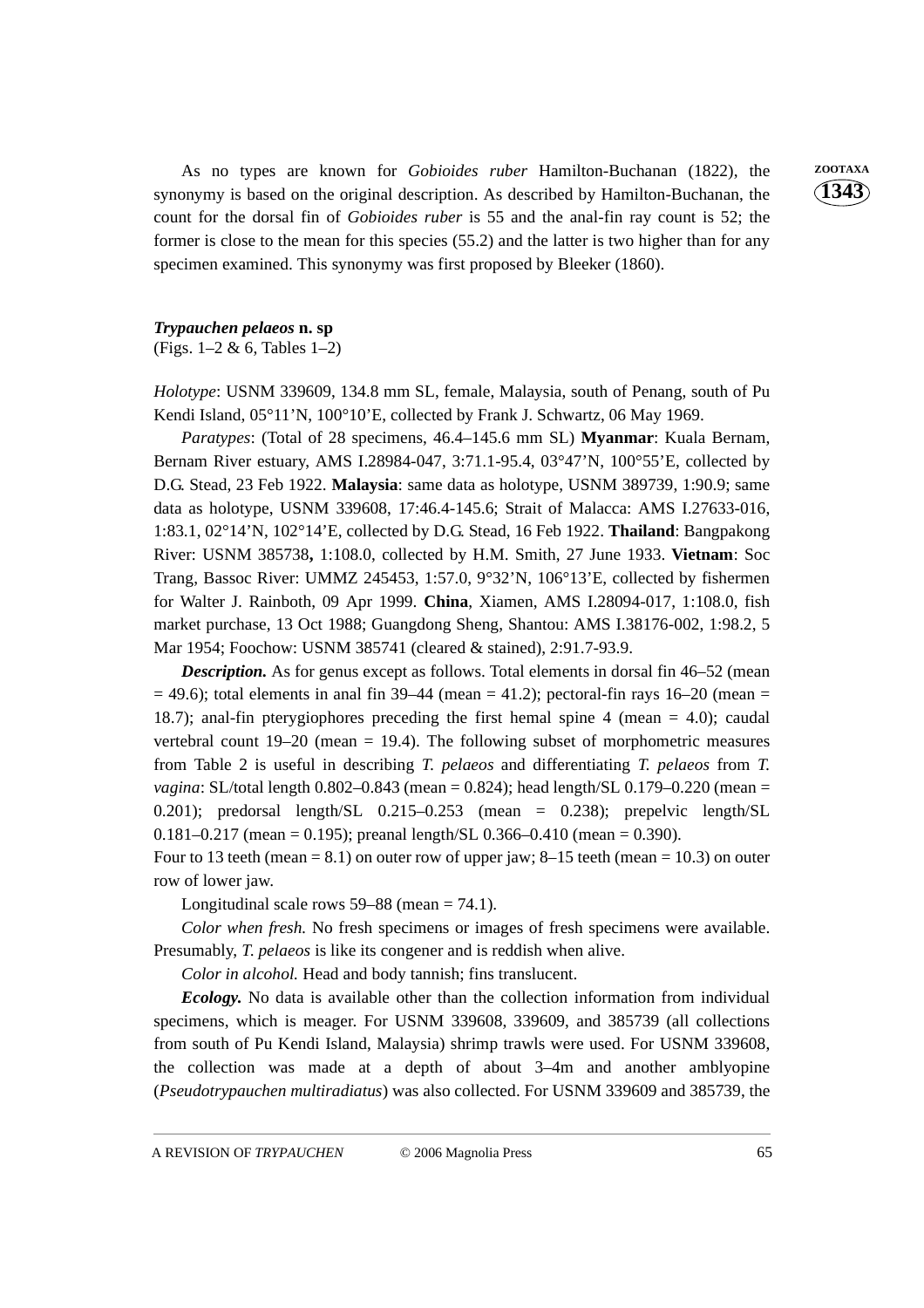**ZOOTAXA** collections were made at a depth of about 14–20m.

**1343**

In several instances, specimens of both *T. pelaeos* and *T*. *vagina* were together in the same lot indicating the same or similar ecological requirements. However, some of these lots consist of specimens purchased from fish markets.

*Distribution. T*. *pelaeos* is known from Myanmar, Thailand, Malaysia, Vietnam, and China. As *T*. *vagina* is similarly known from these countries (except for Malaysia) considerable distributional overlap exists between the two species.

*Etymology.* The trivial name, Greek for mud-dweller, is in reference to the typical habitat for this fish.

*Additional material examined. Ctenotrypauchen chinensis*: holotype, NMW 76865 (radiograph and whole specimen images only). *Trypauchen microcephalus*: holotype, RMNH 4671. *Trypauchen raha*: holotype, SMF 17486 (radiograph and whole specimen images only). *Trypauchen taenia*: syntypes, RMNH 1950. *Trypauchen wakae*: holotype, SU 6515 (radiograph and whole specimen images only; paratypes, USNM 049868; paratype, USNM 049829. *Trypauchenichthys sumatrensis*: USNM 211295. *Trypauchenichthys typus*: syntypes, RMNH 4808.



**FIGURE 6. A.** *Trypauchen pelaeos* from south of Pu Kendi Island, Malaysia (USNM 339608, 145.6 mm SL). Image by Sandra J. Raredon. **B.** Closeup view of the head and pectoral fin area of *T. pelaeos* (same specimen as Fig. 6A) showing the opercular pouch, head shape, and scalation of the abdomen (left lateral view). Image by Sandra J. Raredon.

66 © 2006 Magnolia Press MURDY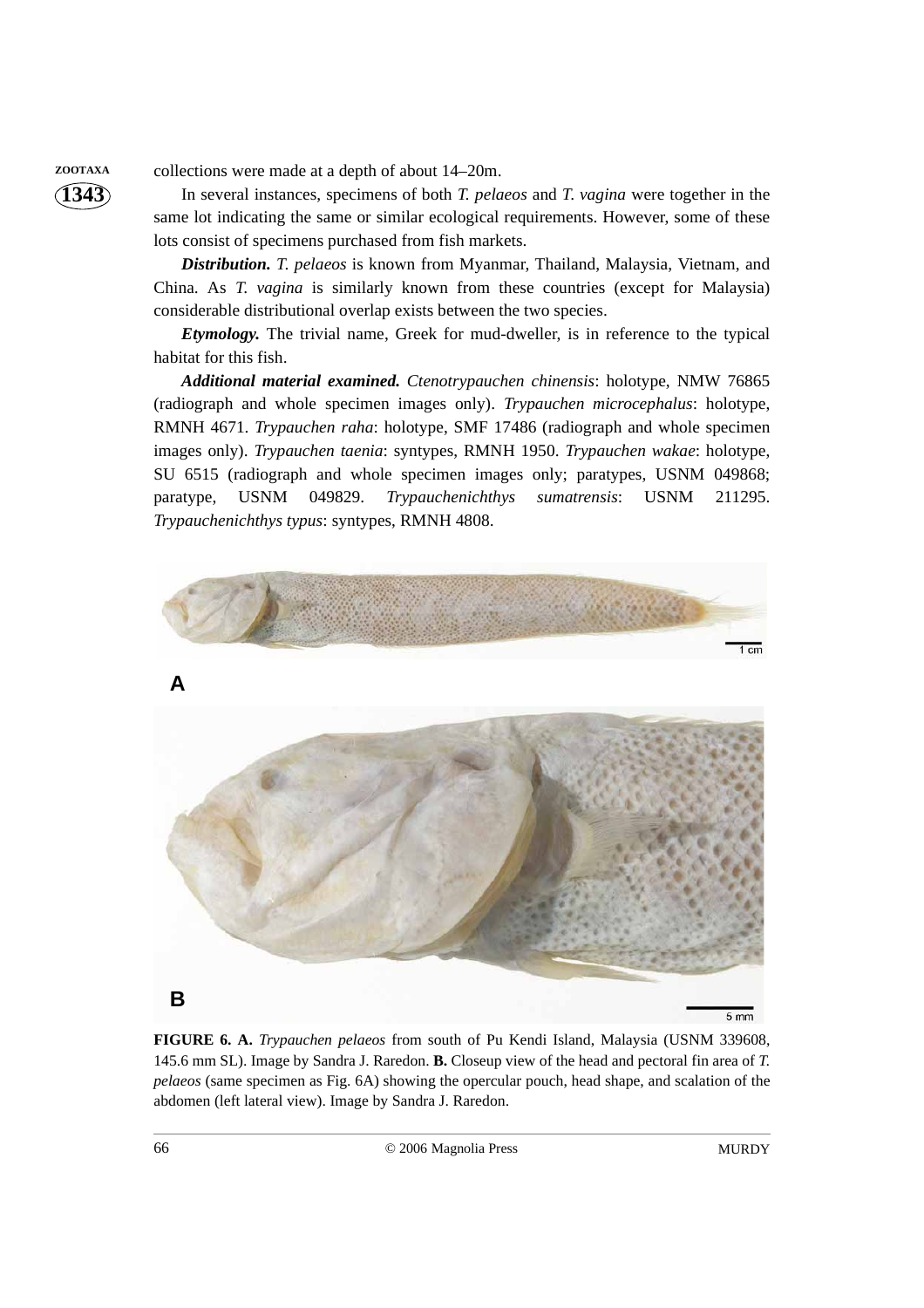## **Acknowledgments ZOOTAXA**

Numerous individuals aided this study in the loan and exchange of specimens, or in other diverse ways. For their contributions I am grateful to: Peter Bartsch (ZMB); Kris Murphy, Lisa Palmer, Lynne Parenti, Sandra J. Raredon, and Shirleen Smith (USNM); Martien van Oijen (RMNH); Hans Zetzsche and Friedhelm Krupp (SMF); Arnold Suzumoto and John E. (Jack) Randall (BPBM); Ernst Mikschi and Helmut Wellendorf (NMW); and Heok Hee Ng and Walter J. Rainboth (UMMZ). Jack Randall and Walter Rainboth allowed the use of their photographs (Figs. 3  $\&$  4, respectively), and Maurice Kottelat permitted me to use and modify one of his drawings (Fig. 1). Carl J. Ferraris, Jr. reviewed and commented on an earlier version of this manuscript. Rich Vari (USNM) graciously provided laboratory space and other amenities. I thank Bill Chang (NSF) for translating relevant portions of Chen and Fang (1999).

This research was supported by the Independent Research/Development Program at the National Science Foundation (NSF). Any opinion, findings and conclusions or recommendations expressed in this material are those of the author and do not necessarily reflect the views of NSF.

#### **References**

- Akihito, Prince, Hayashi, M., Yoshino, T., Shimada, K., & Senou, H. (1984) Suborder Gobioidei, p. 236–289, pls. 235–258, 353–355. *In*: Masuda, H., Amaoka, K., Araga, C., Uyeno, T. & Yoshino, T. (Eds.), *The Fishes of the Japanese Archipelago*, Tokai University Press, Tokyo.
- Birdsong, R.S., Murdy, E.O., & Pezold, F.L. (1988) A study of the vertebral column and median fin osteology in gobioid fishes with comments on gobioid relationships. *Bulletin of Marine Science*, 42,174–214.
- Bleeker, P. (1860) Dertiende bijdrage tot de kennis der vischfauna van Borneo. *Acta Societatis Scientiarum Indo-Neerlandicae*, 8, 1–64.
- Bloch, M.E. & Schneider, J.G. (1801). M. E. Blochii, Systema Ichthyologiae iconibus cx illustratum. Post obitum auctoris opus inchoatum absolvit, correxit, interpolavit Jo. Gottlob Schneider, Saxo. Berolini. Sumtibus Auctoris Impressum et Bibliopolio Sanderiano Commissum. Systema Ichthyol., i–lx + 1–584, Pls. 1–110.
- Chen, I.-S. & Fang, L.-S. (1999) *The Freshwater and Estuarine Fishes of Taiwan*, National Museum of Marine Biology & Aquarium, Pingtung, 287 pp.
- Cuvier, G.L.F.C.D. & Valenciennes, A. (1837) *Histoire naturelle des poissons*. Volume 12, xiv + 507 pages, 19 plates. F.G. Levrault, Paris.
- Day, F. (1878) *The Fishes of India, Being a Natural History of the Fishes Known to Inhabit the Seas and Fresh Waters of India, Burma, and Ceylon*. Part 2, pp. 281–320. William Dawson & Sons, London.
- Fowler, H.W. (1935) Zoological results of the third De Schauensee Siamese Expedition, Part VI. Fishes obtained in 1934. *Proceedings of the Academy of Natural Sciences of Philadelphia*, 87, 89–163.
- Günther, A.C.L.G. (1861) *Catalogue of the Acanthopterygian Fishes in the Collection of the British Museum*. Volume 3, xxv + 586 + x pages. British Museum, London.

Hamilton-Buchanan, F. (1822) *An Account of the Fishes in the River Ganges and its Branches*.

A REVISION OF *TRYPAUCHEN* © 2006 Magnolia Press 67